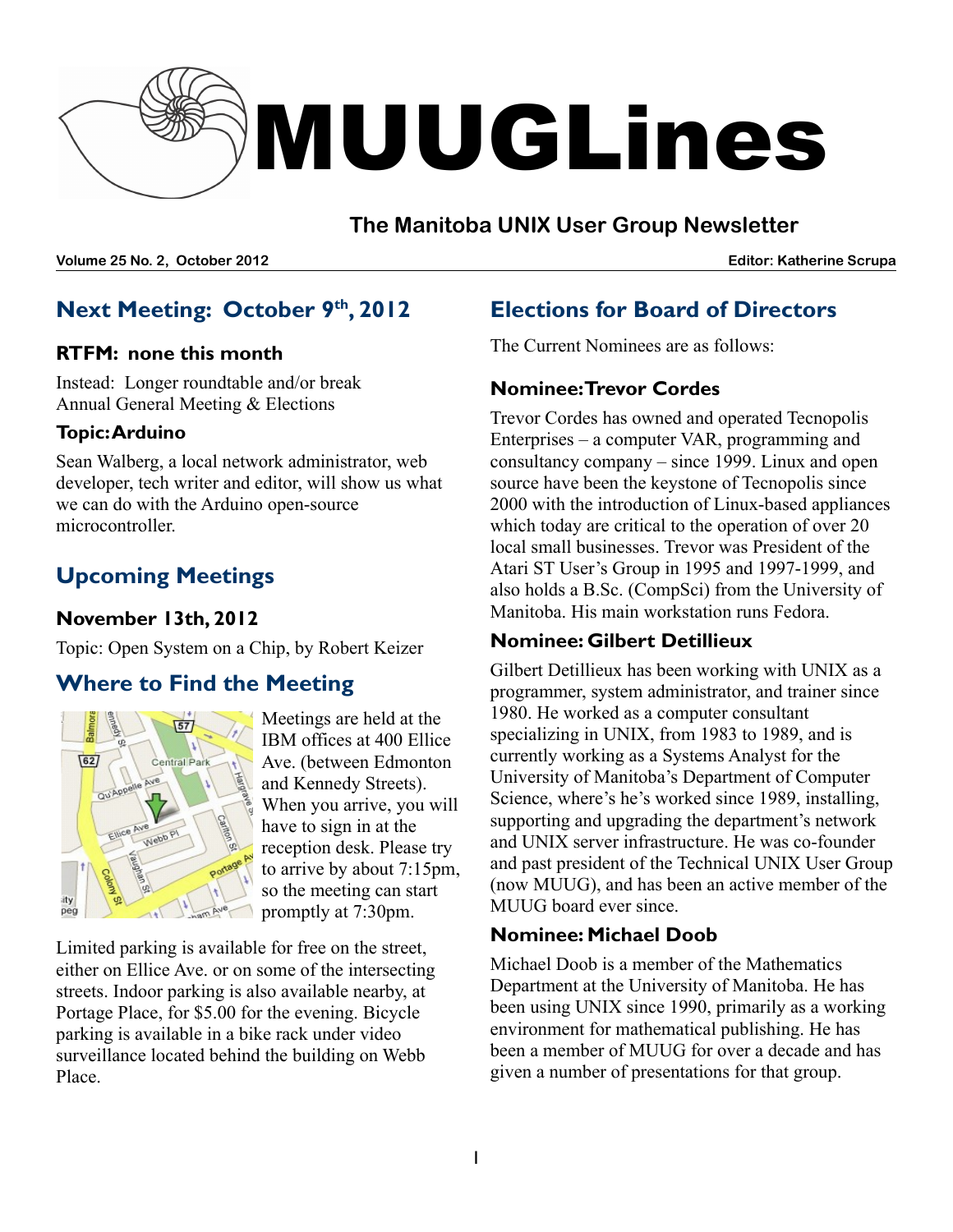#### **Nominee: Robert Keizer**

Robert Keizer is currently a Systems Administrator at Thinkbox Software. Before that he was a Systems Administrator at Prime Focus and Les.net. His interests include Single System Images and Distributed Computing.

### **Nominee: Kevin McGregor**

Kevin McGregor provides server, platform and infrastructure support in the City of Winnipeg's Information Systems Department. After having briefly used UTS on an Amdahl mainframe in university in the mid-80s, he dabbled in Coherent and then converted to Linux and OpenBSD. He has been a member of MUUG since the early 90s, edited the group's newsletter for a number of years, presented various topics at MUUG meetings and has served on the board for the majority of his membership.

### **Nominee: Katherine Scrupa**

Katherine is a I.S. Service Desk Technician at St. John's-Ravenscourt school. Katherine has been using Linux exclusively at home for five years, during which she has also been a member of MUUG. Promoting her learning experiences and solutions to benefit others, her blog can be located at uniquegeek.blogspot.com. Her educational pursuits in Computer Science at U of M led her to a Network Technology CCNA program (Hons.) at Red River College in 2010, with emphasis on working with Linux, cabling, and network equipment.

### **Nominee: Doug Shewfelt**

Doug Shewfelt first encountered UNIX in 1980 at the University of Manitoba. He has been worked in various IT positions for the City of Winnipeg since 1985, and currently provides system and database administration support for the City. He has been a member of the MUUG board for the past several years.

#### **Nominee:Adam Thompson**

Adam has over 20 years' experience in the IT field, ranging from Programmer to Network Administrator to Chief Technology Officer & VP. He first used UNIX (although he didn't know it) in 1988 while playing NetHack on the QNX BBS in Ottawa. He first ran into UNIX professionally in 1990, and started using Linux in 1991. Adam is the author of several termcap $(5)$  and terminfo $(5)$  entries, deployed the first cross-platform, public, networked instant-messaging

system in Manitoba, and installed the first UnixWare system in Manitoba. He has developed several UNIX/Linux courses, and has also taught RDBMS administration. Adam has been a member of MUUG since 1995, and a board member for a decade.

#### **Nominee: BradVokey**

Brad Vokey is the owner of Fortress Software Inc. and the creator of the Matchmaker Fundraiser (a fundraiser that "matches up" over 1 million high school students across Canada and the U.S. during Valentine's). Brad started the company in 1985 using Apple II computers writing the original program entirely in 6502 machine language. The program migrated to 68000 machine language (on Atari ST computers) in 1986 and then eventually to C (and Atari TT computers) soon after. The original C program is still very much alive to this day and is constantly being tweaked and added to every year. Brad has served on the board of the Atari ST Users Group (STUG) until its dissolution in 2000 and has been a member of MUUG since 2006. He was first exposed to Linux in 1999 with Mandrake 6.0, uses Linux on a daily basis on his company's firewalls, and is looking forward to converting his entire office to Linux "sometime" in the future.

## **Slackware 14.0 Available**

This stable release gives your choice of Xfce 4.10.0 or KDE 4.8.4. It includes Perl, Python, Ruby, gcc 4.7.1. and even more developer tools. Apache and PHP are on the list, as well as several web browsers. For encrypted network communications, OpenSSL, Open SSH, and OpenVPN are available. For multimedia, Amarok, K3B, and gimp are ready to go. A good package for sysadmins and web developers. For more info, visit

**http://www.slackware.com/announce/14.0.php**

## **Python 3.3.0 Release Overview**

Major changes include locally-installed libraries for virtual environments which are optionally segregated from the system-wide site packages, and a windows launcher for .py files.

The changes for the virtual environment package is meant to be similar to the 3rd-party *virtualenv* package (the folks at Python note their version has "tighter integration with the interpreter core.")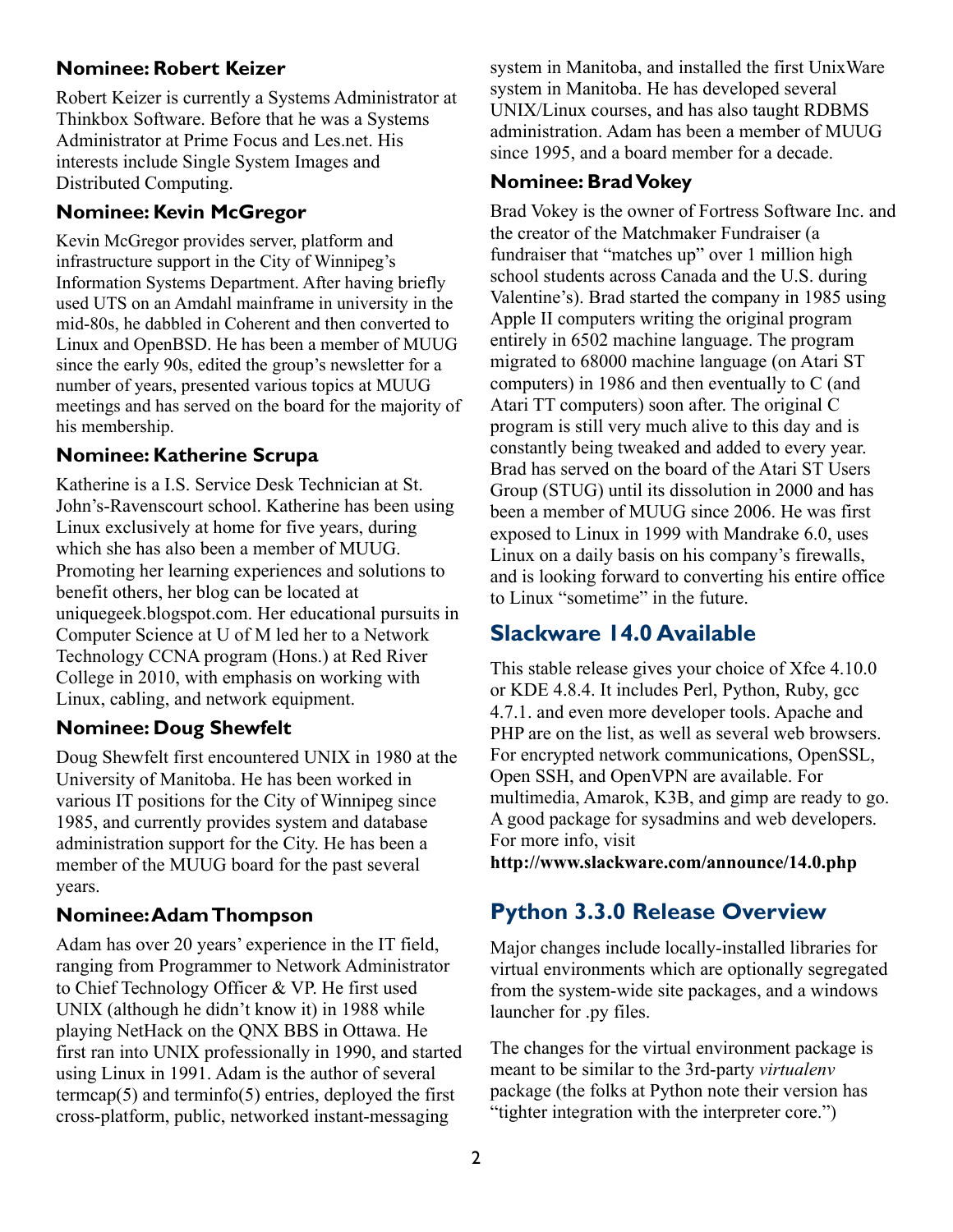The Windows 3.3 installer now contains a launcher that is invoked implicitly when double-clicking *.py* files. The most recent version of Python is used by default (if there is more than one installation), but can be overridden in the script to use a different version on the system, if it exists.

New syntax features:

•New *yield from* expression for generator delegation.

•The *u'unicode'* syntax is accepted again for str objects.

New library modules:

•*faulthandler* (helps debugging low-level crashes)

•*ipaddress* (high-level objects representing IP addresses and masks)

•*lzma* (compress data using the XZ / LZMA algorithm)

•*unittest.mock* (replace parts of your system under test with mock objects)

•*venv* (Python virtual environments, as in the popular virtualenv package)

New built-in features:

•Reworked I/O exception hierarchy.

•Rewritten import machinery based on *importlib*.

•More compact unicode strings.

•More compact attribute dictionaries.

Significantly Improved Library Modules:

•C Accelerator for the decimal module.

•Better unicode handling in the email module (provisional).

Security improvements:

•Hash randomization is switched on by default.

See **http://docs.python.org/py3k/whatsnew/3.3.html** for further details.

### **Implementation Improvements: Distros Battle SecureBoot**

#### *by: Trevor Cordes*

As mentioned in a previous MUUGLines, Windows 8 will introduce *SecureBoot*, a feature to force hardware to only boot cryptographically signed OS's. The problem for the open-source world is the key must be signed by Microsoft! Finally they will have their world domination! Ehem. The distros are finally fighting back:

Fedora has stated it will pay \$100 to get their bootloader signed with a MS key. That's a cop out, but it will allow Fedora to run without requiring user BIOS tweaks.

Ubuntu has stated it will make its own similar "standard" in the hopes that hardware manufacturers will use their standard (and signing key) instead of Microsoft's. Good luck with that, Canonical. Fight the good fight!

SUSE will combine the two, utilizing Fedora's signed GRUB 2 bootloader, while also trying to get hardware vendors to include a SUSE key.

Oddly, the BSD camp appears to be quite quiet on the issue with only a smattering of forum hits coming up in Google. Get organized, BSD!

This editor believes this will all blow over and become a non-issue. The alternative is too awful to contemplate. Has anyone thought about what will happen when these signed-only computers start to age and keys change. Are we in for accelerated obsolescence if new OS's aren't signed for old hardware?

Concerned readers can sign a petition spearheaded by the FSF: google **fsf boot petition.**